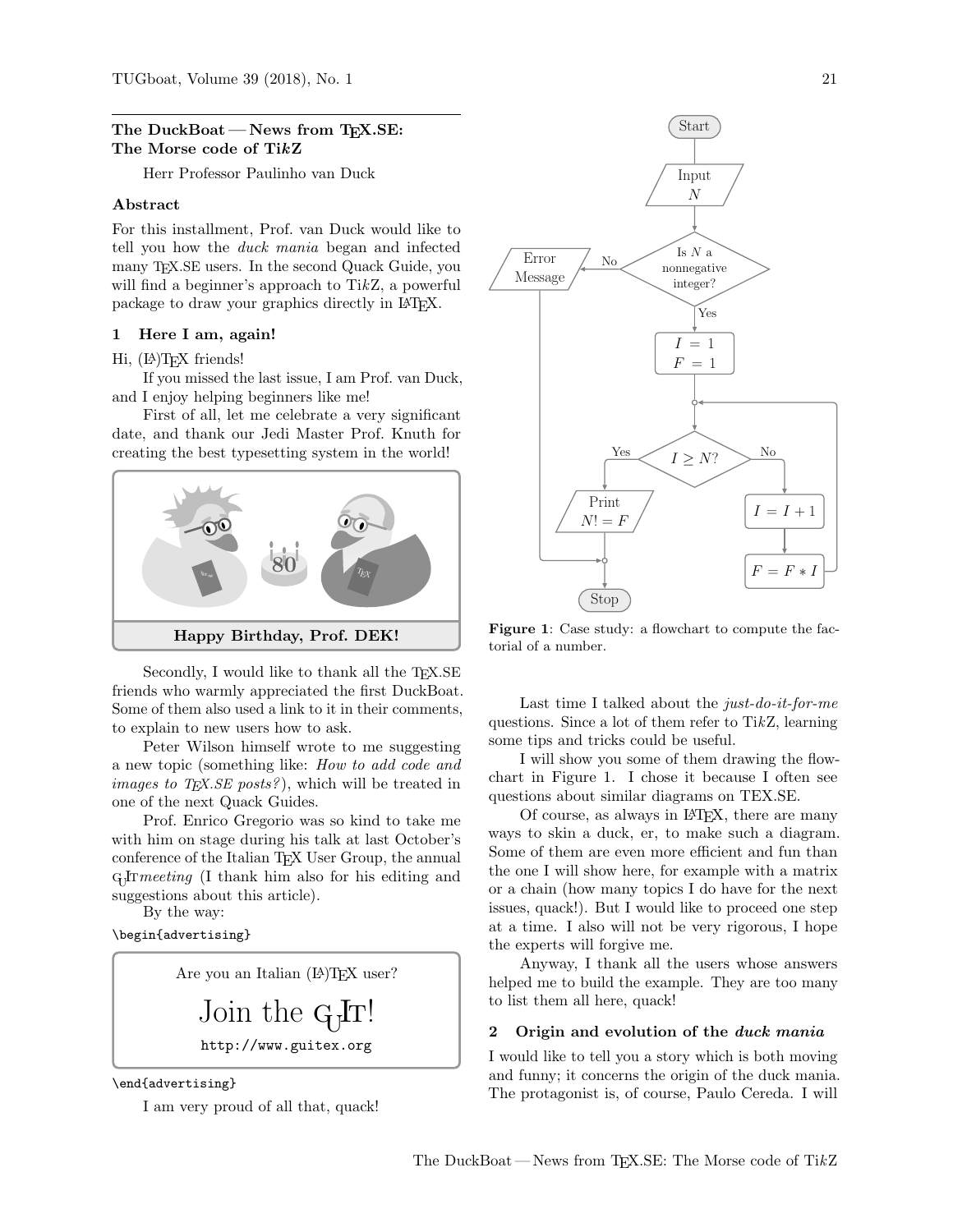just report (more or less exactly) what he said in chat about it.

It happened that, one day, he was in a conference and saw a lone girl in the corner of the auditorium. He decided at once to talk to her (he never loses an opportunity to make new friends). But when he said "Hi!", she did not reply; she seemed not even to notice his presence. When he came near her, she looked at him, saying no words, and wrote in a piece of paper that she was hearing impaired. Of course, this was not a problem for Paulo, who promptly used his notebook to write sentences which she could read.

To impress her, he mentioned that he studied ASL (American Sign Language), even if he remembered almost nothing. When she asked him to try a sentence for her, he got stuck because the only words he could remember were: I love you and, of course, duck.

Since saying "I love you" to a girl you have known for just a few minutes is not very appropriate, he chose— in his own words— the second best sentence ever known to mankind: "I love ducks".

Eventually, after much gesticulation, the girl, obviously, started laughing a lot!

This good memory is the reason why Paulo began spreading the duck mania all over the world.

One way to infect other people was to offer a hand puppet duck as a prize in a T<sub>EX</sub>.SE (Meta) contest. I moved to Milan, to my friend Carla's, on that occasion (she won the contest).

Images or words related to ducks have been used in TEX.SE posts for years; some users have a duck as their avatar. The peak of the infection was reached with the creation of  $\texttt{tikzducks}, \textsuperscript{1}$  $\texttt{tikzducks}, \textsuperscript{1}$  $\texttt{tikzducks}, \textsuperscript{1}$  and since the package is growing bigger and bigger, the duck joke will last for many years to come.

# 3 Quack Guide No. 2 The Morse code of TikZ

At first sight, TikZ may scare newbies due to its huge package documentation [\[1\]](#page-5-0), but its usage is not so difficult as it may seem.

Its logic is simple: like the Morse code uses dots and dashes to translate any text, TikZ uses nodes and paths to draw any picture!

If you look at Figure [1,](#page-0-0) you will see some geometric shapes, connected by lines (in this case arrows): the former are nodes, the latter are paths. Are you looking forward to learning how to draw them? Just load the tikz package, add a tikzpicture environment to your document, and start!

## 3.1 Nodes

The syntax of the node command is more or less:

 $\setminus \text{node}(\text{options}) \mid (\text{name}) \text{ at } (\text{coord}) \text{ if } (\text{text})$ ;

Only  $\{\langle text \rangle\}$ , i.e., the text within the node, is mandatory, although it can be empty:  $\{\}$ .

 $\langle name \rangle$  is the identifier by which the node will be referenced in your tikzpicture; it can also be set with the option name= $\langle name \rangle$ .

The coordinates where it will be located are  $(\langle coord \rangle)$ , they can be Cartesian, polar or spherical; the default is  $(0,0)$ .

As for  $\langle options \rangle$ , you can play around setting dimensions, aspect, positioning, labels, you name it. Of course, I cannot list all of them in these few pages, I will only highlight the ones who surprised me when I first met them, quack!

Figure [2](#page-1-1) shows the options for setting the node dimensions. All of these are followed by the actual desired value, e.g., inner  $sep=\langle dimension \rangle$  and they are not mandatory; if not explicitly set, they assume a default value.

For instance, the default value for text width is the natural width of your node text; let us call the latter w, for convenience. If your node does not have an explicit text width, it is set to  $w$ , as in the first node of the following example. If a text width less than  $w$  is indicated, your text will be broken onto more than one line, as in the second node. If it is greater than  $w$ , the remaining space will be filled with spaces, as in the third node.

```
\begin{tikzpicture}[every node/.style={draw}]
  \node {We love ducks};
  \node[text width=4em] at (3,0)
   {We love ducks};
  \node[text width=10em] at (1.5,-1)
   {We love ducks};
\end{tikzpicture}
```
<span id="page-1-1"></span>

Figure 2: Node dimensions. The dotted line is the baseline; the text has a gray background to better highlight its dimensions. For the border style see Figure [5.](#page-4-0) (The first one who guesses what pvd means wins a rubber duck.)

<span id="page-1-0"></span> $<sup>1</sup>$  <https://ctan.org/pkg/tikzducks>.</sup>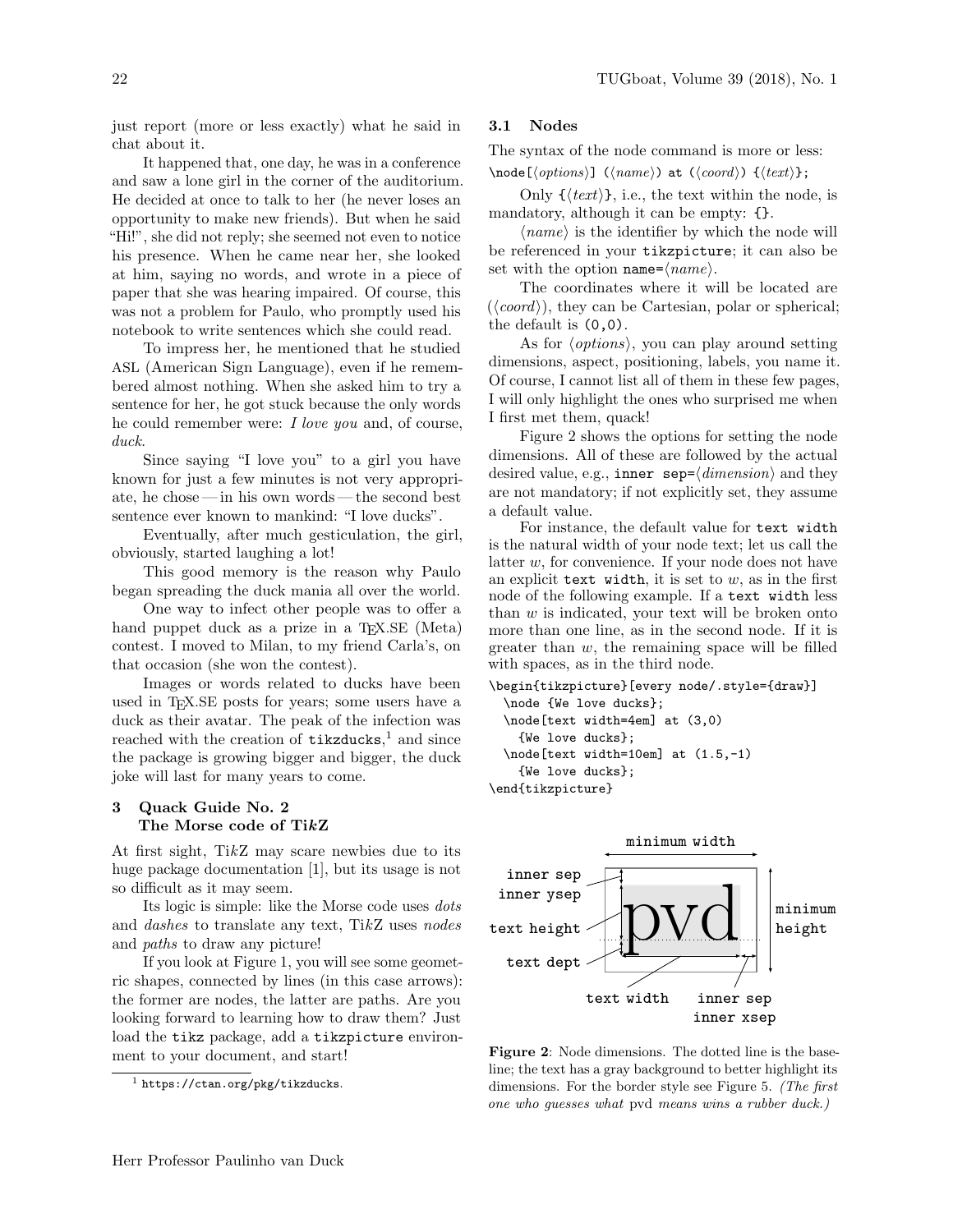

The first strangeness you might notice in Figure [2](#page-1-1) is that there are minimum width/height but not the corresponding maximum. Indeed, if you consider a node border with no thickness, the node width is the sum of the text width and the double of the inner xsep, whereas the node height is the sum of text height, text depth and the double of the inner ysep. Hence, for instance, you will usually act on the text width to set a maximum width.

The text height is the piece of text above the baseline; the text depth is the one below.

The inner sep is the gap between the text and the node border. You can set the horizontal/vertical value separately with inner xsep/inner ysep.

If the border has a thickness, half of its thickness will be inside the shape and half outside, so to compute precisely the total node width/height you should also add the line width of the border.

Have you got a headache yet? Don't worry, quack! Let me show you an example:

```
\begin{tikzpicture}[
```

```
every node/.style={draw, font=\ttfamily}
  ]
  \node {1};
  \node[inner xsep=0em] at (1,0) {2};
  \node[inner ysep=0em] at (2,0) {3};
  \node[inner sep=0em] at (3,0) {4};
  \node at (0,-.5) {};
  \setminus \text{node[inner xsep=0pt] at } (1, -.5) {};
  \node[inner ysep=0pt] at (2,-.5) {};
  \node[inner sep=0pt] at (3,-.5) {};
\end{tikzpicture}
```
1 2 3 4  $\Box$  $\mathbb{I}$ 

The nodes in the first column have the standard inner sep dimension (which is .3333em), with and without text. As you can see, even if there is no text, the node has a width and a height, due to the inner sep. In the second and third columns, there are nodes respectively with no horizontal and no vertical gaps between the text and the border, whereas, in the last column, there are no gaps at all. To have a point with no dimensions, you have to nullify also the inner sep, as in the last node (if you only need an actual geometric point, you can use \coordinate, but I will not talk about it this time).

Did you notice the options of the tikzpicture environment? draw means that you want the node borders visible, and you can set the font used for the node text with font= $\langle$  font commands $\rangle$ .

Imagine that you have a picture with a lot of nodes— writing these options for every node could be boring! But LAT<sub>F</sub>X is fun; it is made to avoid code repetition, quack! The TikZ way to do this is to create a style. You can make the style valid for all the nodes, as in the previous example, or only for some of them, giving your own name to the style. In our case study, for instance, we will create a style for the terminal blocks, one for the instructions, another for the tests, and so on.

If you specify them, like in the previous example, as options of your tikzpicture environment, you can use them only locally. To make them valid for all the pictures of our document, you can use \tikzset, and write them in our preamble or anywhere before using them:

\tikzset{ $\langle style\ name\rangle/\text{.style}=\{\langle options\rangle\}$ ,...}

Another example is a handy application of text height and text depth: alignment of texts in different nodes.

Look at this code snippet and its output (for now, do not worry about the \draw commands, I will explain them in Section [3.2\)](#page-4-1):

```
\begin{tikzpicture}[
 mylabel/.style={font=\small, align=center},
 mynode/.style={draw, font=\large,
                 minimum height=4.5ex},
 mynodeok/.style={draw, font=\large,
                   text height=1.75ex,
                   text depth=.5ex,
                   minimum height=4.5ex}]
  \node[mynode] (p) {p};
  \node[mynode] (vd) at (1,0) {vd};
  \draw[dashed] (p.base) +(-1,0)
   node[mylabel, left] {''p'' \\ baseline}
    -- + (1.5,0);\d{raw}[dashed] (vd.base) +(-1.5,0) -- +(1,0)
  node[mylabel, right] {''vd'' \\ baseline};
  \node[mynodeok] (pok) at (0,-1) {p};
  \node[mynodeok] at (1,-1) {vd};
  \draw[dashed] (pok.base) +(-1,0)
  node[mylabel, left] {same \\ baseline}
   -+ (2,0);
\end{tikzpicture}
         p vd "p"
       baseline
                                    ``\text{vd}"baseline
```
It is evident that the nodes of the first row have different baselines, but adding the appropriate text height and depth, you get two nodes with a perfectly aligned text (second row).

 $\sum_{v}$  ----  $|p|$ --vd

baseline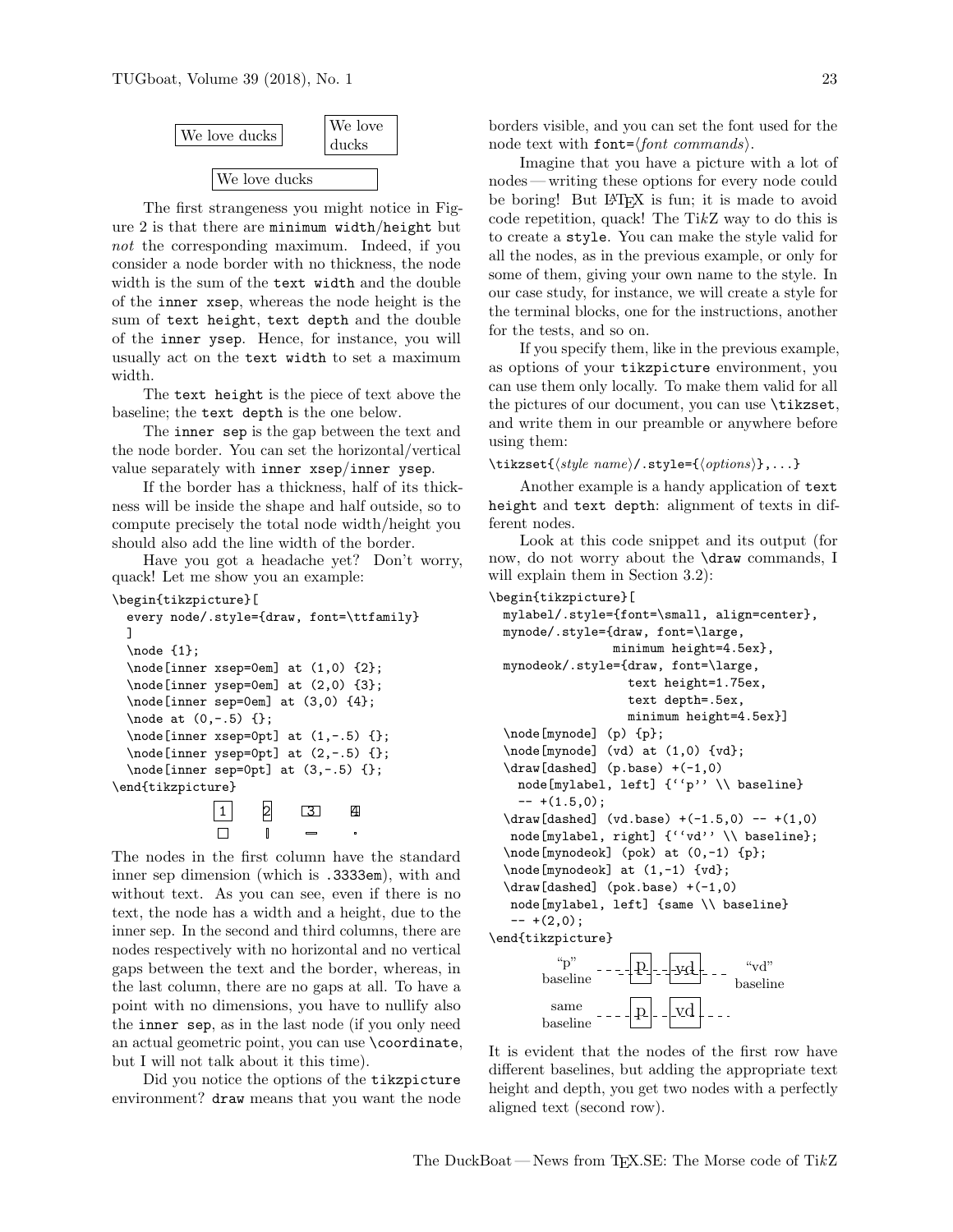<span id="page-3-0"></span>

| above left=4pt     | above=4pt | above right=4pt   |
|--------------------|-----------|-------------------|
| and 2pt of A       | of A      | and 2pt of A      |
| $left=2pt$<br>of A | Node A    | right=2pt<br>of A |
| below left=4pt     | below=4pt | below right=4pt   |
| and 2pt of A       | of A      | and 2pt of A      |

Figure 3: Node locating with TikZ library positioning. See Section 17.5 of [\[1\]](#page-5-0).

The option align= $\langle alignment\ option \rangle$ , which I used for the side descriptions, sets up the alignment for multi-line text inside a node.

$$
\clubsuit \bullet \bullet \bullet
$$

So far I have explicitly set the coordinates to locate the nodes. With a complex picture, it could be not only dull, but you may also be obliged to recalculate the coordinates of many nodes for a small change to your image, even if their relative positions, with respect to other nodes, remain the same.

In such cases, the TikZ library positioning could be your friend!

What is a TikZ library? You know that TikZ is a huge package, but usually you do not need all its possible features; a TikZ library allows you to load some specific additional ones. Just add

#### $\text{listzlibrary}{\list of \ libraries}$

after loading TikZ to use them.

Figure [3](#page-3-0) shows some options you can use with positioning. The locating options (above/below, right/left and their combinations) are followed by a  $\langle \textit{shifting part} \rangle$  and an  $\langle \textit{of-part} \rangle$ , and they are both optional. Please note that the equal sign must be located before the  $\langle$  of-part $\rangle$ , even if the  $\langle$  shifting  $part$  is not present.

In the  $\langle \textit{shifting part} \rangle$ , you can indicate, for instance, a  $\langle dimension \rangle$ , which represents the distance between the borders of the nodes you would like to set. For the options like above left, you can also differentiate between the vertical and horizontal distances, writing  $\langle vdimension \rangle$  and  $\langle hdimension \rangle$ . If they are the same for all your nodes, you could add a single option to your environment:

# node distance= $\langle \textit{shifting part} \rangle$

In the  $\langle$  of-part $\rangle$ , you can tell TikZ with respect to which node or coordinate your node should be placed.

To tell the truth, you could use above  $\&$  Co. also without any library, and you can also use anchors (see below) to locate nodes. However, I still advise

<span id="page-3-1"></span>

Figure 4: The main anchors of a rectangular node. For further details and other shapes see Section 67 of [\[1\]](#page-5-0).

using positioning because it is simpler and has more features.

Figure [4](#page-3-1) shows the main anchors of a rectangular shape. Other shapes may have other, possibly nonintuitive, anchors. Anchors could be used for node positioning (see the following example). In our case study, I will use one also as a starting point of a path. Indeed, anchors are genuine coordinates; you can refer to them with  $\langle node \ name \rangle$ .  $\langle anchor \rangle$ .

\usetikzlibrary{positioning}

```
...
\begin{tikzpicture}[node distance=2pt,
  every node/.style={draw,
    align=center, font=\scriptsize}]
  \node (a) {Quack!};
  \node[right=of a] {default\\ anchoring};
  \node[right=7em of a] (b) {Quack!};
  \node[right=of b, font=\scriptsize\ttfamily,
    anchor=north west] {anchor=\\ north west};
  \node[right=of b, font=\scriptsize\ttfamily,
    anchor=south west] {anchor=\\ south west};
\end{tikzpicture}
     \overline{\text{Quack!}} default
                                      anchor=
                                     south west
```
With positioning, the default anchor for a node positioned to the right of another one is west (see the left side of the above picture), but you can change this behavior, setting an anchor option explicitly (as on the right side).

anchoring Quack!

anchor= north west

$$
\ldots \vphantom{\sum_{X_X}^X}
$$

TikZ offers countless node shapes; rectangular is the default one. To draw our flowchart you also need a circle, which does not require any additional library, a rounded rectangle, for which you need shapes.misc, and, lastly, a diamond and a trapezium of shapes.geometric.

Some shapes may have additional options. For example, in our case study, we will modify the standard trapezium side angles; for the diamond, we will change the ratio between its width and height with aspect= $\langle number \rangle$  (if the option is not present, it is set to 1).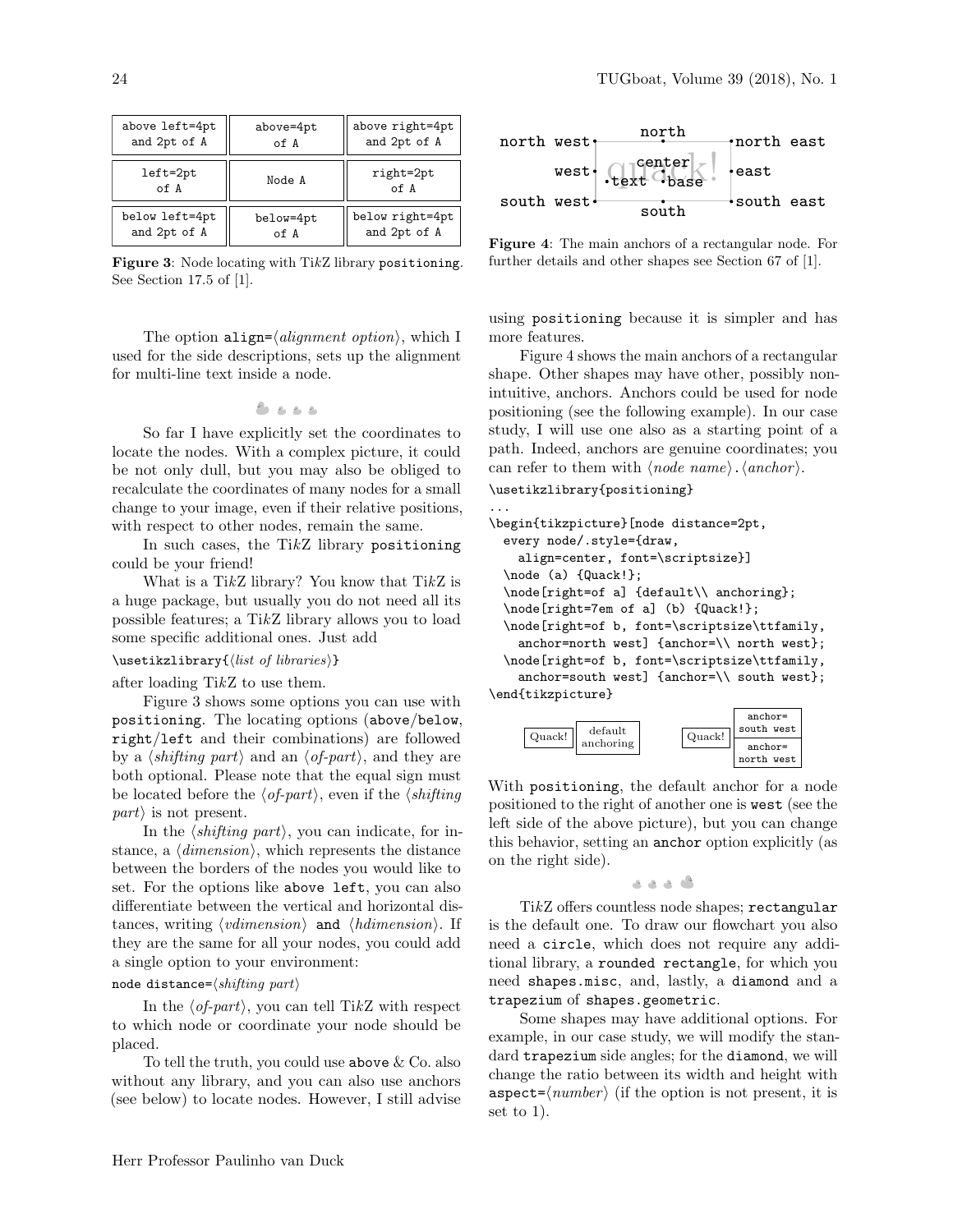Let us see some options to color our nodes: text= $\langle color \rangle$  colors the text, draw= $\langle color \rangle$  colors the borders, simply  $\langle color \rangle$  colors both, whereas for the background there is  $\texttt{fill}=\langle color \rangle$ .

In the following example I am using lightgray for editorial reasons, but, of course, you can use any color you prefer.

```
\begin{tikzpicture}[every node/.style={draw,
     font=\scriptsize}]
 \node[text=lightgray] (a) {Quack!};
 \node[right=of a, draw=lightgray](b){Quack!};
 \node[right=of b, lightgray] (c) {Quack!};
 \node[right=of c, fill=lightgray] {Quack!};
\end{tikzpicture}
Example the scheme to also example to another stress of the path relationship of the second stress of the path relationship of the path relationship of the path relationship of the stress of the path relationship of the
```

|  |  | Quack! | 1120k | Quack! |
|--|--|--------|-------|--------|
|--|--|--------|-------|--------|

# <span id="page-4-1"></span>3.2 Paths

Having created and located our nodes, let us learn the command to link them:

 $\path[\langle option \rangle] \langle path\ specification \rangle;$ 

Since almost all paths are drawn, there is also the abbreviation \draw for \path[draw].

For  $\langle option \rangle$ , again, you can put whatever you like for changing the aspect of the line. There are also a lot of path specifications. Here I will show only the ones used in our case study.

The simplest one is:

 $\langle \langle \hat{h} \rangle \rangle$  --  $(\langle \hat{h} \rangle)$ ;

which produces a straight line; the  $\langle starting\ point \rangle$ and the  $\langle target \rangle$  could be nodes or coordinates, and it is also possible to add other points to the path.

If you use  $|-$  or  $-|$ , instead of a straight line you will have a line with a 90 $^{\circ}$  angle, respectively starting vertically and going on horizontally, or vice-versa; see the following example:

```
\begin{tikzpicture}[every node/.style=draw,
 node distance=4pt]
  \n\node (a) {A};\node[below left=of a] (b) {B};
  \node[below right=of a] (c) {C};
  \dagger \dagger (a) -| (b) -- (c) |- (a);
\end{tikzpicture}
```


The line thickness and its pattern can be customized extensively; you will find some examples in Figure [5.](#page-4-0) If your desired thickness is not among the predefined ones, you can set it to any value you like with line width= $\langle dimension \rangle$ .

A useful feature is the possibility of indicating a

<span id="page-4-0"></span>

Figure 5: Examples of path thicknesses and patterns. The same options are valid for node borders. See Section 15.3 of [\[1\]](#page-5-0) for more details.

<span id="page-4-2"></span>

Figure 6: Arrow tips, see Section 16.5 of [\[1\]](#page-5-0) for a complete list and options.

+( $\langle shift \rangle$ ) and ++( $\langle shift \rangle$ ). The difference between the two notations is that ++ updates the current point while + does not. The current point is the one from which the  $\langle shift \rangle$  will be applied; of course, it could be either positive or negative, and any kind of dimension or coordinates can be used. Let us look at an example:

\begin{tikzpicture}

 $\d$ raw  $(0,0)$  -- ++ $(1,-2)$  -- + $(2,1)$ ;  $\d$ raw[dashed]  $(0,0)$  -- +(1,-2) -- +(2,1); \end{tikzpicture}

The first segments coincide because the second vertex is  $(0,0)+(1,-2)=(1,-2)$  for both the solid and the dashed paths; whereas the second segments differ: indeed, the last vertex is  $(1,-2)+(2,1)=(3,-1)$  for the solid path whereas  $(0,0)+(2,1)=(2,1)$  for the dashed one.

In our case study, however, there are not simple lines but arrows. The  $TikZ$  library arrow.meta provides many different arrow tips, which are then further customizable.

In our flowchart, I used a triangular tip with a smaller width: -{Triangle[width=5pt]}. You will find some other examples in Figure [6.](#page-4-2) To create an arrow path it is enough to put the kind of arrow tip you like in one of these ways:  $-\langle arrow \ tip \rangle$ ,  $\langle arrow \$  $tip$ , or  $\langle arrow \ tip \rangle$ - $\langle arrow \ tip \rangle$ , depending on if you need the tip at the beginning of your path, at the end of it or both.

Eventually, it may be useful to put some nodes along the path; see, for instance, the "Yes" and "No" exits of the tests of our flowchart. It can be done easily by putting a node (without the backslash